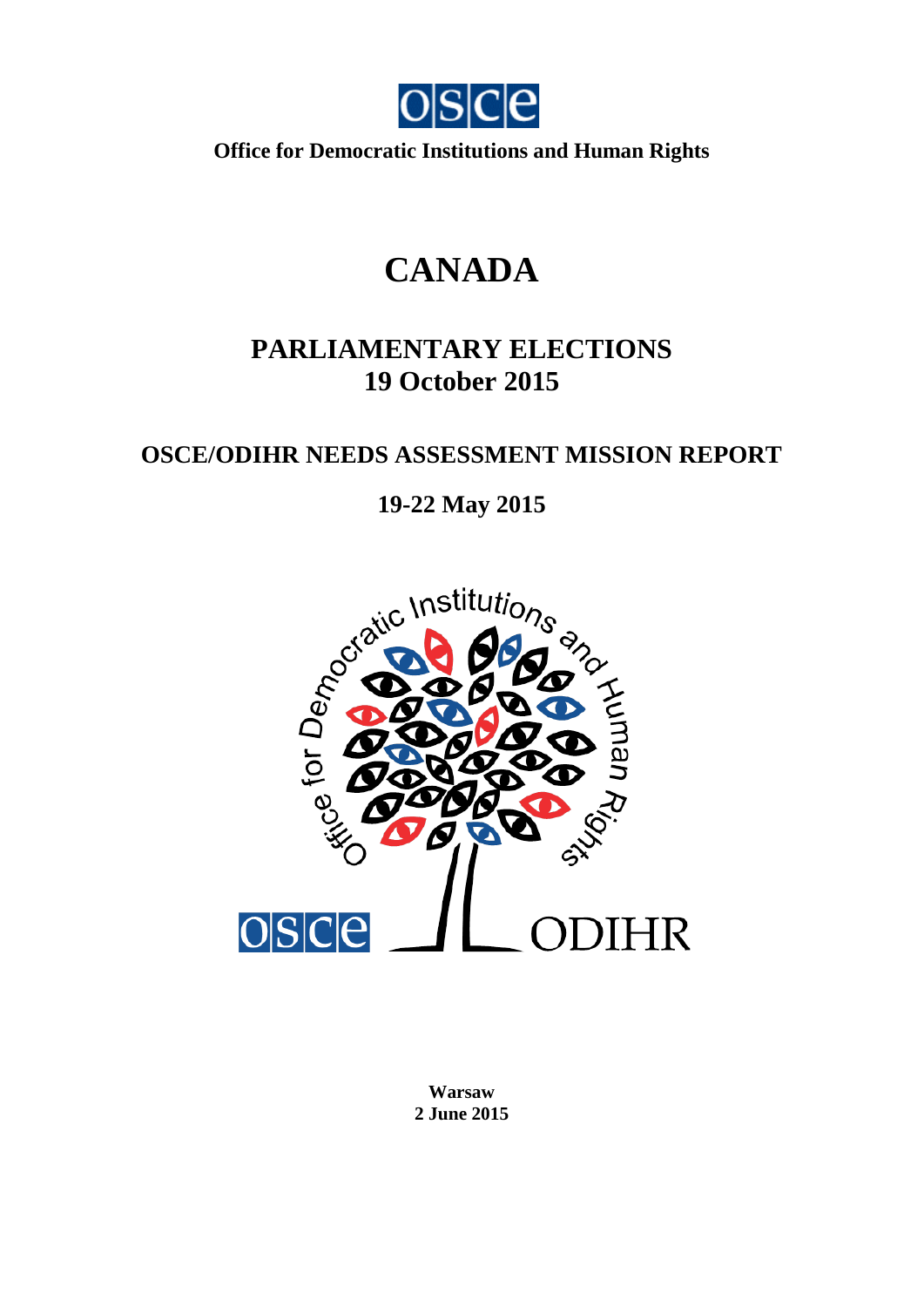# **TABLE OF CONTENTS**

| I.                          |  |
|-----------------------------|--|
| II.                         |  |
| Ш.                          |  |
| A.                          |  |
| <sub>R</sub>                |  |
| $\mathcal{C}_{\mathcal{C}}$ |  |
| D.                          |  |
| E.                          |  |
| $\mathbf F$                 |  |
| G                           |  |
| Н.                          |  |
|                             |  |
| J.                          |  |
| IV.                         |  |
|                             |  |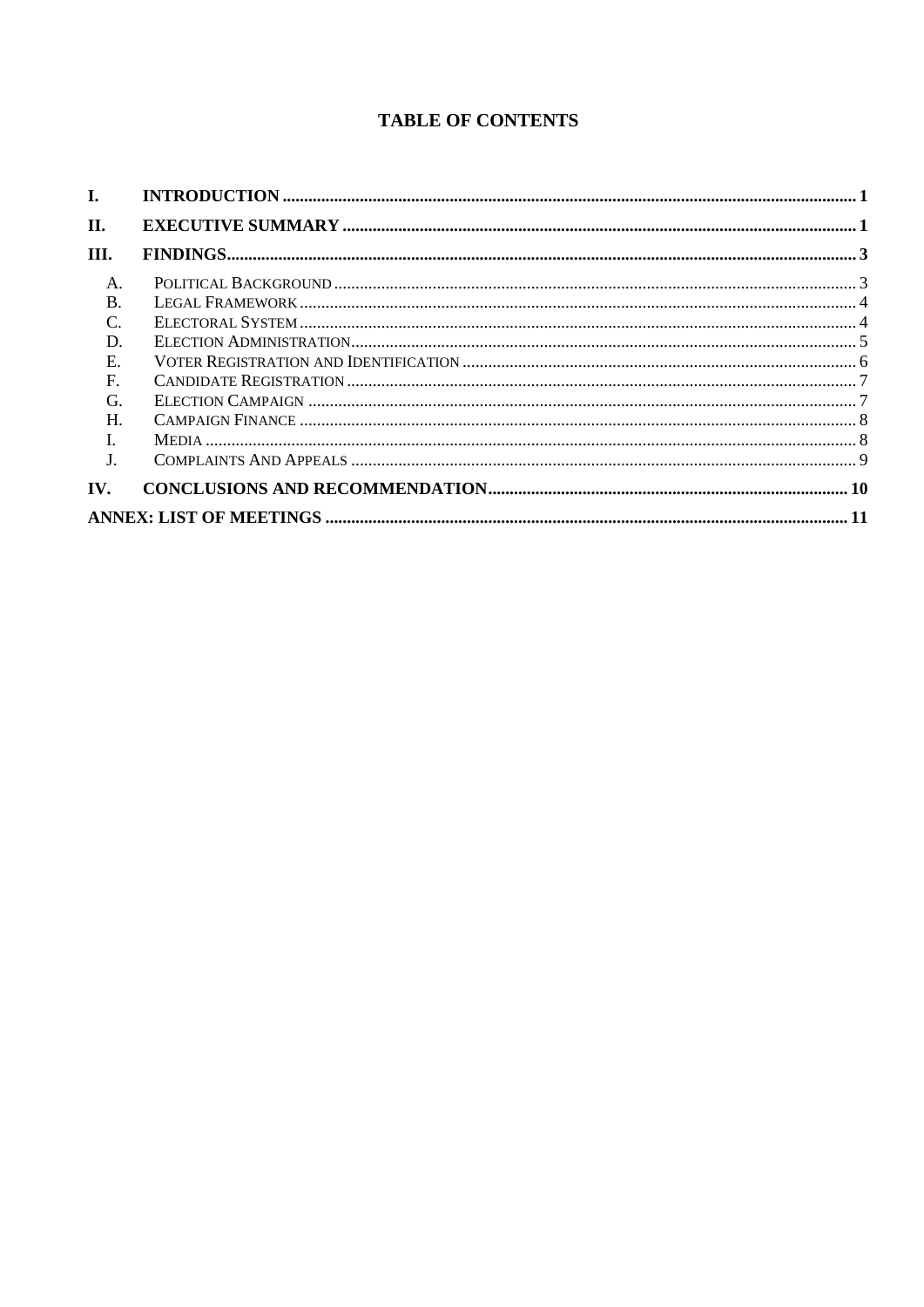#### **CANADA PARLIAMENTARY ELECTIONS 19 October 2015**

#### **OSCE/ODIHR Needs Assessment Mission Report**

#### <span id="page-2-0"></span>**I. INTRODUCTION**

In anticipation of an invitation to observe the parliamentary elections, expected on 19 October 2015, and in accordance with its mandate, the OSCE Office for Democratic Institutions and Human Rights (OSCE/ODIHR) undertook a Needs Assessment Mission (NAM) to Canada from 19 to 22 May. The NAM included Dr. Beata Martin-Rozumiłowicz, Head of the OSCE/ODIHR Election Department, and Dr. Richard Lappin, OSCE/ODIHR Senior Election Adviser.

The purpose of the mission was to assess the pre-election environment and the preparations for the parliamentary elections. Based on this assessment, the NAM recommends whether to deploy an OSCE/ODIHR election-related activity for the forthcoming elections, and if so, what type of activity best meets the identified needs. Meetings were held with officials from state institutions and the election administration, as well as with representatives of political parties, media, and civil society. A list of meetings is annexed to this report.

The OSCE/ODIHR would like to thank the Department of Foreign Affairs, Trade and Development for their assistance in organizing the visit. The OSCE/ODIHR would also like to thank all of its interlocutors for taking the time to meet with the mission and to share their views.

#### <span id="page-2-1"></span>**II. EXECUTIVE SUMMARY**

In the upcoming parliamentary elections, voters will elect members of the House of Commons. Members are elected under a majoritarian system within single-member constituencies. Following the 2011 census, the number of constituencies was increased from 308 to 338 and boundaries were redrawn. All political parties met with by the OSCE/ODIHR NAM expressed satisfaction with the process and outcome of the boundary delimitation exercise.

Elections are comprehensively regulated by the Elections Act. In 2014, significant amendments were made to the law, including in respect of election administration responsibilities, voter identification, campaign finance, and complaints and appeals. A number of prior OSCE/ODIHR recommendations were addressed. However, several parties and civil society representatives expressed concerns about a lack of meaningful consultation and rationale for the changes.

Additional amendments are currently before parliament. The proposed changes include measures for voter registration and identification for citizens residing abroad. If passed, the amendments would come into force 60 days after their adoption. Several interlocutors informed the OSCE/ODIHR NAM that late changes may negatively affect electoral participants' understanding of provisions and their ability to fulfil their roles in an effective and timely manner.

The upcoming elections will be administered by Elections Canada at the national level, 338 Returning Officers in each of the constituencies, and polling staff in some 65,000 polling stations. Voters may cast their ballot on election day, in advance, or by post. A number of tools and services to assist voters with disabilities are provided. While basic voter information is available in over 40 languages to inform aboriginal and minority groups, recent reforms removed Elections Canada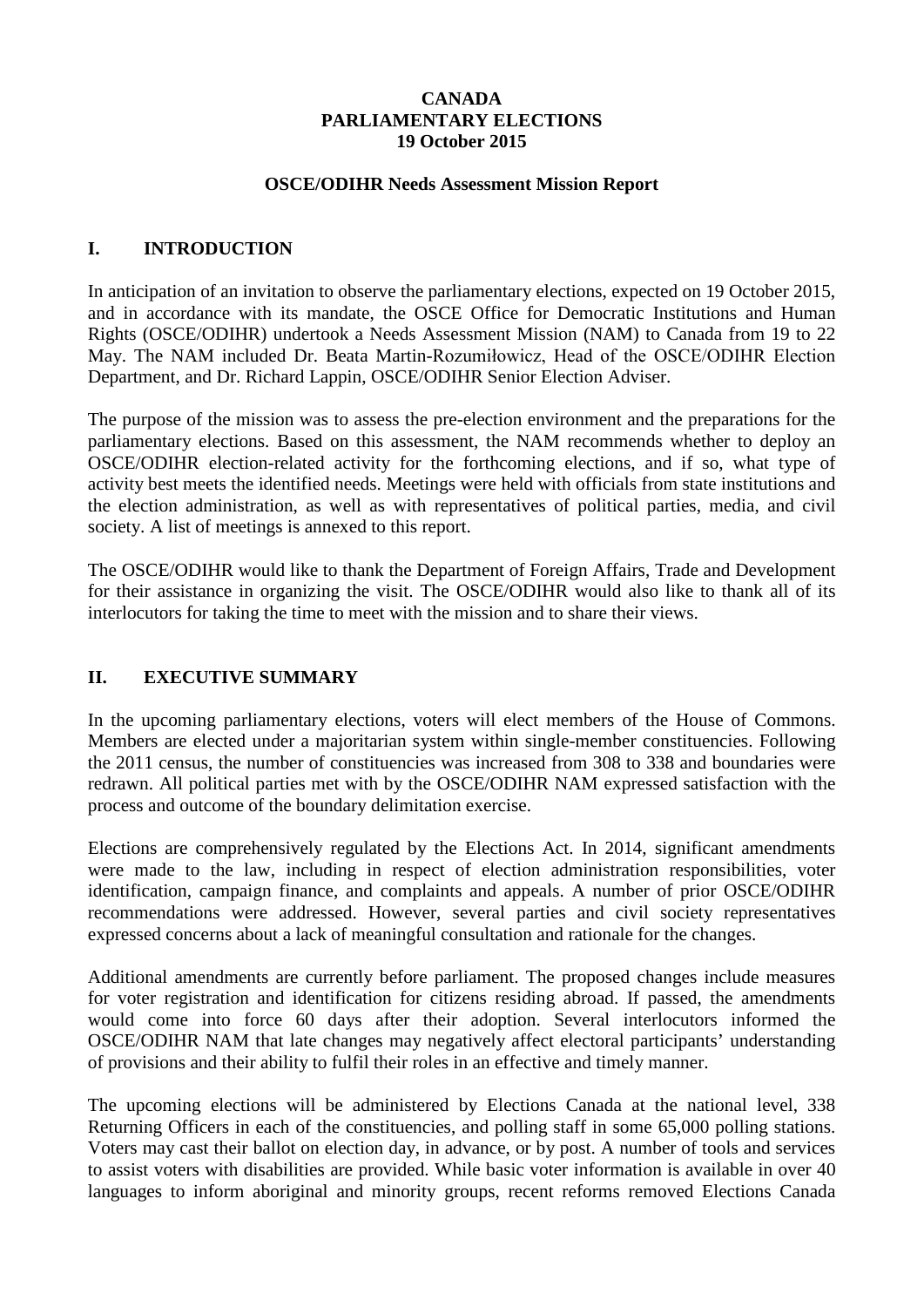powers to explicitly encourage voter turnout. All OSCE/ODIHR NAM interlocutors expressed full confidence that the upcoming elections would be administered in a professional, transparent, and impartial manner.

Citizens aged 18 years or older by election day are entitled to vote. There are no restrictions based on disability or criminal conviction. Voter registration is essentially passive and no concerns were expressed to the OSCE/ODIHR NAM regarding the inclusiveness of registration or the accuracy of voter lists. Stricter voter identification rules were introduced in 2014. While some parties supported the changes as a means to protect electoral integrity, others believe that it may disenfranchise voters, particularly aboriginal, student, elderly, and low-income voters who are less likely to possess the required ID or be aware of the changed rules.

In 2014, the Ontario Superior Court ruled that the withdrawal of voting rights from citizens who have lived abroad for five years or more was unconstitutional. As a result, an estimated 1.4 million Canadians living abroad are now eligible to vote in the upcoming elections. Proposed amendments, however, would require non-resident citizens to actively register for each election according to the same identification rules as resident citizens. Elections Canada and other interlocutors stated that this may make it more burdensome for citizens abroad to vote and to return their ballots in time.

Candidates can stand independently or be nominated by political parties. Nominations should be supported by 100 voters and accompanied by a financial deposit. There are no legal requirements to promote women, but all parties met with by the OSCE/ODIHR NAM noted internal policies to ensure a diversity of candidates. Women hold some 25 per cent of seats in the outgoing House, while aboriginal peoples and national minorities were reported to be underrepresented.

The official campaign begins with the dissolution of parliament . Candidates enjoy broad rights to conduct public meetings, door-to-door canvassing, and election advertising. No interlocutors raised concerns about the ability to campaign freely.

Campaign finance regulations provide for private and public financing. Recent amendments adjusted contribution limits, enhanced reporting requirements, and extended regulation to third parties. OSCE/ODIHR NAM interlocutors generally considered the campaign finance system to be comprehensive and fair. However, there is no requirement to report on campaign expenditures prior to election day.

The media is pluralistic and the Constitution guarantees freedom of expression and the press. During the elections, broadcasters are required to cover the campaign in their news programmes, while paid and free airtime is distributed in an equitable manner. A range of debates among party leaders are envisaged across broadcast media, in English and French. Broadcasters are free to decide the participants and format of the debates. All OSCE/ODIHR NAM interlocutors expressed overall satisfaction with provisions for media access and coverage during elections.

Enforcement of the Elections Act is carried out by the Commissioner of Canada Elections. Anyone may submit a complaint and a range of tools are available to ensure compliance, including prosecution through the courts. Following the 2014 amendments, the Office of the Commissioner was transferred from Elections Canada to the Director of Public Prosecutions. While provisions exist in the revised law to ensure that the Commissioner and Elections Canada can continue to freely share information, some OSCE/ODIHR NAM interlocutors expressed reservations in the change in structure.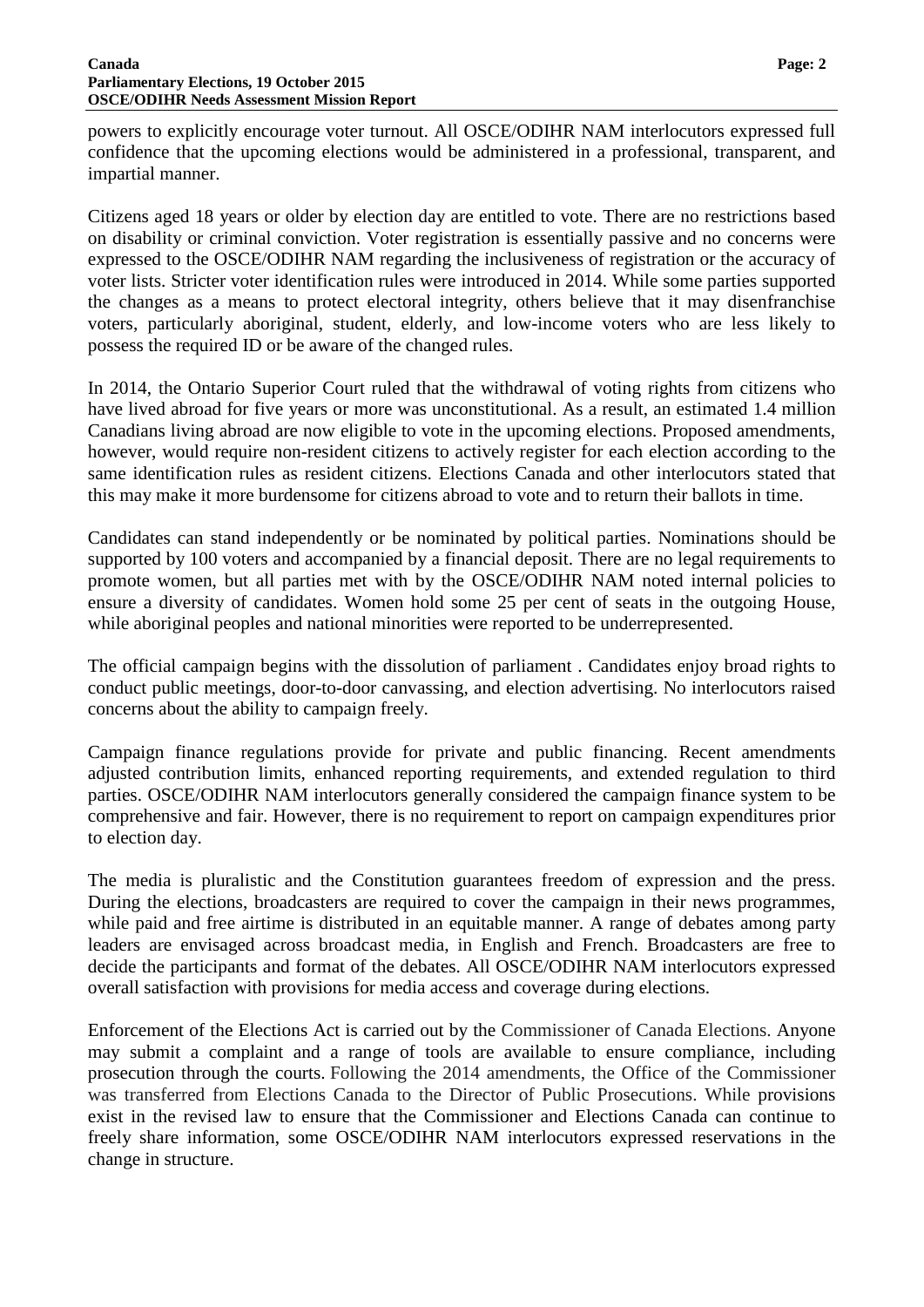#### **Canada Page: 3 Parliamentary Elections, 19 October 2015 OSCE/ODIHR Needs Assessment Mission Report**

All parliamentary parties stated their intention to deploy observers on election day, adding an important layer of transparency. International and citizen observation is not explicitly provided for in the law, but the OSCE/ODIHR NAM was informed that a formal invitation and accreditation to observe the upcoming elections would be extended to the OSCE.

Although the majority of OSCE/ODIHR NAM interlocutors expressed high confidence in the election administration and their ability to organize elections professionally and transparently, most welcomed a potential OSCE/ODIHR observation activity for these elections, recognizing that further improvements could be made and that an external assessment may contribute to this. While several previous OSCE/ODIHR recommendations have been addressed, some areas would benefit from closer attention, including the implementation of a recently revised legal framework and the concomitant impact on voter registration and identification, election administration responsibilities, campaign finance, complaints and appeals, and the participation of women, aboriginal groups, national minorities and persons with disabilities. On this basis, the OSCE/ODIHR NAM recommends the deployment of an Election Assessment Mission for the upcoming elections.

# <span id="page-4-0"></span>**III. FINDINGS**

## <span id="page-4-1"></span>**A. POLITICAL BACKGROUND**

Canada is a constitutional monarchy with a federal system of parliamentary government. The Crown is the head of state and legislative powers are vested in the bicameral parliament. Members of the lower chamber, the House of Commons, are elected by popular vote, while members of the upper chamber, the Senate, are appointed and serve until the age of 75. In line with the legal framework, elections to the House of Commons are anticipated for [1](#page-4-2)9 October  $2015<sup>1</sup>$ 

The party with the largest number of elected representatives traditionally forms the government and its leader serves as prime minister. In turn, the prime minister appoints the cabinet of ministers. While the Crown formally holds executive authority, in practical terms, the executive powers of government are exercised by the prime minister and cabinet. As a federal state, a number of regional competencies and powers are exercised by ten provincial and three territorial governments.[2](#page-4-3) The country has two official languages, English and French. Québec is the only province with a majority French-speaking population.

The last parliamentary elections were held on 2 May 2011 and resulted in five parties elected to the House of Commons. The Conservative Party obtained 167 of the 308 seats at stake to secure a parliamentary majority. The opposition was led by the New Democratic Party with 102 seats, followed by the Liberal Party (34), Bloc Québécois (4), and the Green Party (1).

Women are underrepresented in public office, holding some 25 per cent of seats in the outgoing House, 12 of the 39 ministerial posts, and 3 of the 13 provincial/territorial premier/government leader posts. One parliamentary party at the federal level is headed by a woman. Aboriginal peoples and national minorities are also reported to be underrepresented in political structures.<sup>[3](#page-4-4)</sup>

<sup>1</sup> In 2007, fixed dates for parliamentary elections were introduced.<br><sup>2</sup> Provinces: Alberta, British Columbia, Manitoba, New Brunswick, Newfoundland and Labrador, Nova Scotia,

<span id="page-4-2"></span>

<span id="page-4-4"></span><span id="page-4-3"></span>Ontario, Prince Edward Island, Québec, Saskatchewan. Territories: Northwest Territories, Nunavut, Yukon. <sup>3</sup> See, UN Human Rights Council "Report of the Independent Expert on Minority Issues" (8 March 2010), A/HRC/13/23/Add.2, p.2. Aboriginal peoples include the First Nations, Métis, and Inuit.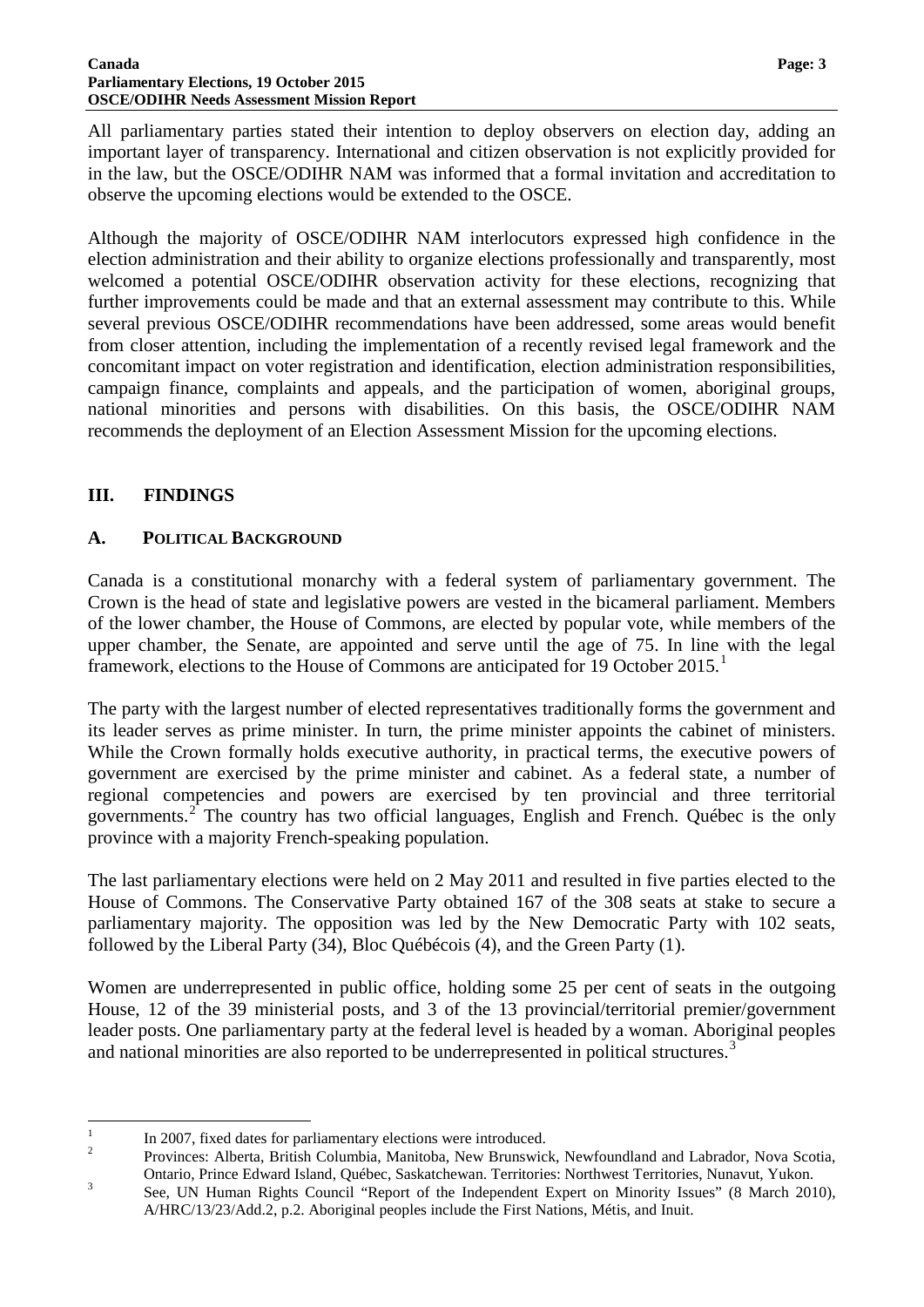#### **Canada Page: 4 Parliamentary Elections, 19 October 2015 OSCE/ODIHR Needs Assessment Mission Report**

Previously, the OSCE/ODIHR deployed an Election Assessment Mission for the 23 January 2006 parliamentary elections. The mission concluded in its final report that the elections were administered "in a professional manner and according to procedures which enjoy the overall trust of candidates and voters".<sup>[4](#page-5-2)</sup> The report included several recommendations for the authorities on how electoral processes may be improved and brought more closely in line with OSCE commitments.<sup>[5](#page-5-3)</sup>

#### <span id="page-5-0"></span>**B. LEGAL FRAMEWORK**

Parliamentary elections are primarily regulated by the Constitution, the Elections Act, the Electoral Boundaries Readjustment Act, and opinions issued by Elections Canada. Other relevant legislation includes the Charter of Rights and Freedoms, the Human Rights Act, the Broadcasting Act, and relevant provisions of the Criminal Code, as well as judicial decisions at the federal level, notably those of the Supreme Court. In line with a prior OSCE/ODIHR recommendation, all legislation is readily accessible to the public.

In 2014, the parliament adopted the Fair Elections Act (C-23) which introduced significant amendments to the Elections Act, including in respect of election administration responsibilities, voter identification, campaign finance, and complaints and appeals. A number of prior OSCE/ODIHR recommendations were addressed in the law. However, several parties and civil society representatives expressed concerns about a lack of meaningful consultation and the rationale for the changes. The amendments were passed with a slim majority in the parliament, with limited support from the opposition.<sup>[6](#page-5-4)</sup>

Additional amendments to the Elections Act (C-50) are currently before the House of Commons. The proposed amendments focus on new requirements for voter registration and identification for citizens residing abroad. The amendments, if passed, would come into force 60 days after their adoption. Elections Canada and several other interlocutors informed the OSCE/ODIHR NAM that late changes may negatively affect electoral participants' understanding of provisions and their ability to fulfil their roles in an effective and timely manner.

The law provides for election observation by candidate representatives. All parliamentary parties stated their intention to deploy observers on election day, adding an important layer of transparency. International and citizen observation is not explicitly provided for and is left to the discretion of the Chief Electoral Officer of Canada. The OSCE/ODIHR NAM was informed that a formal invitation and accreditation to observe the upcoming elections would be extended to the OSCE.

#### <span id="page-5-1"></span>**C. ELECTORAL SYSTEM**

Members of the House of Commons are elected by a simple majority vote in single-member ridings (constituencies). Vacancies arising between elections are filled through by-elections. The Constitution requires that the number of seats in the House be recalculated after each decennial census to reflect population changes and movements, subject to certain requirements.<sup>[7](#page-5-5)</sup> Following

<span id="page-5-3"></span>

<span id="page-5-2"></span><sup>&</sup>lt;sup>4</sup><br>All previous OSCE/ODIHR reports on Canada are available at: [www.osce.org/odihr/elections/canada.](http://www.osce.org/odihr/elections/canada)<br>In paragraph 25 of the 1999 OSCE Istanbul Document, OSCE participating States committed themselves "to<br>follow up promptly

<span id="page-5-4"></span>follow up promptly the ODIHR's election assessment and recommendations".<br>
Of 269 votes cast, 146 were in favour and 123 against. See: www.parl.gc.ca/LegisInfo/BillDetails.aspx? [Language=E&Mode=1&Bill=C23&Parl=41&Ses=2&billId=6398775&View=5.](http://www.parl.gc.ca/LegisInfo/BillDetails.aspx?%20Language=E&Mode=1&Bill=C23&Parl=41&Ses=2&billId=6398775&View=5) [7](http://www.parl.gc.ca/LegisInfo/BillDetails.aspx?%20Language=E&Mode=1&Bill=C23&Parl=41&Ses=2&billId=6398775&View=5) As per the Constitution, the number of constituencies cannot be fewer than (1) the number of seats allocated to

<span id="page-5-5"></span>the province or territory in the Senate, or (2) the number of seats it held in the House either in 1976 or during the  $33<sup>rd</sup>$  parliament elected in 1984.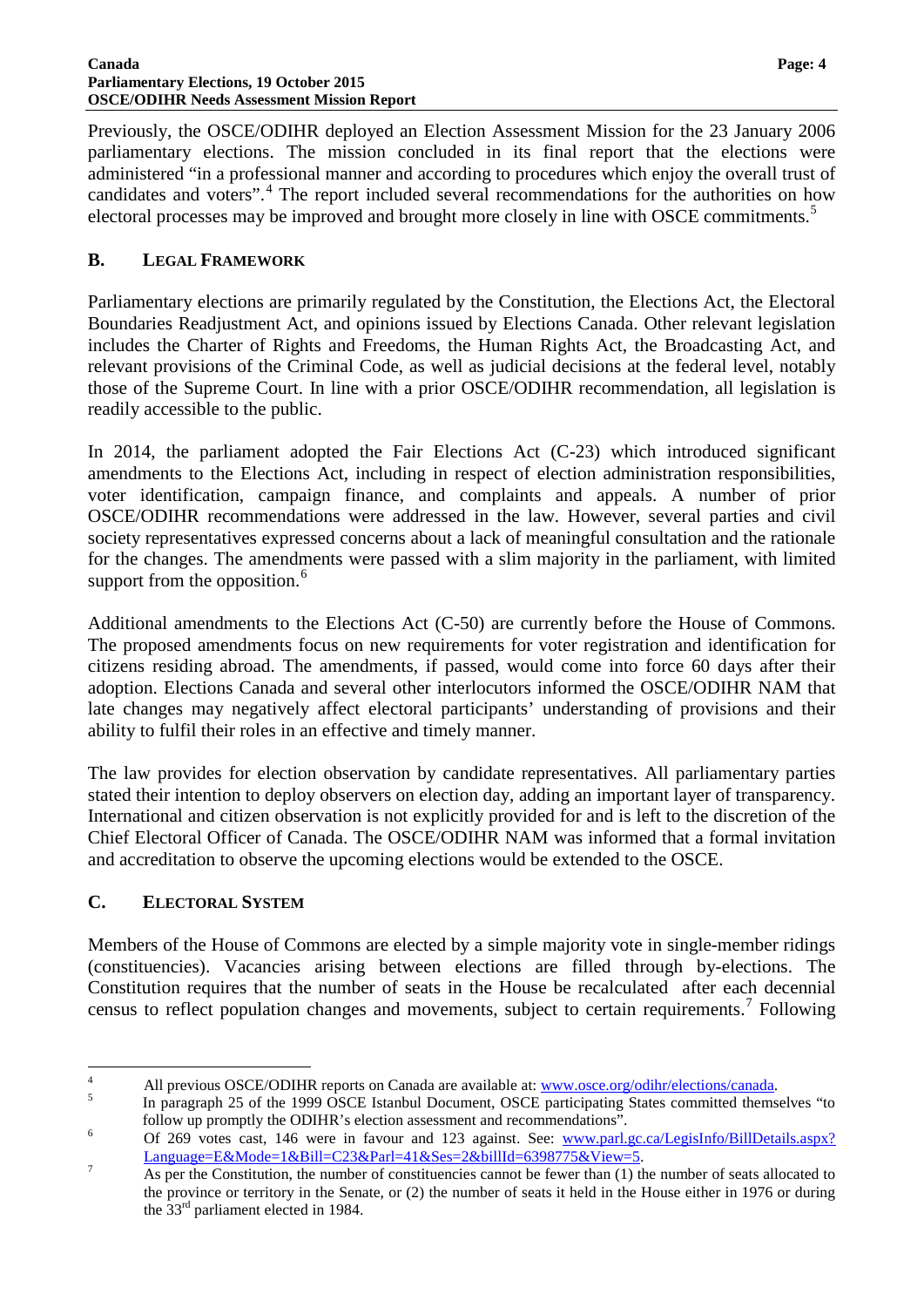#### **Canada Page: 5 Parliamentary Elections, 19 October 2015 OSCE/ODIHR Needs Assessment Mission Report**

the 2011 census, the parliament approved the Fair Representation Act that led to an increase in the number of constituencies from 30[8](#page-6-1) to 338.<sup>8</sup>

Within each province, independent Electoral Boundaries Commissions determined the constituency boundaries following consultation with the public and parties. While constituencies should be divided equally among the population, the law permits deviations of up to 25 per cent from the average. This deviation may be further exceeded in special circumstances, such as to protect a minority, to align boundaries with historical divisions, or to maintain a manageable size in sparsely populated areas. The OSCE/ODIHR has previously recommended that such exceptions be reviewed so as to protect the equality of the vote. For the upcoming elections, the smallest constituency has 26,278 inhabitants, while the largest has  $132,443$ .<sup>[9](#page-6-2)</sup> All political parties met with by the OSCE/ODIHR NAM expressed satisfaction with the process and outcome of the boundary delimitation exercise.

#### <span id="page-6-0"></span>**D. ELECTION ADMINISTRATION**

The upcoming elections will be administered at three levels: the Chief Electoral Officer (CEO) and Elections Canada at the national level, 338 Returning Officers (ROs) in each of the constituencies, and Deputy Returning Officers (DROs) and Poll Clerks (PCs) in each of the some 65,000 polling stations. All interlocutors met with by the OSCE/ODIHR NAM expressed full confidence that the upcoming elections would be administered in a professional, transparent, and impartial manner.

Elections Canada is an independent, non-partisan body that reports directly to parliament. It is mandated to prepare and oversee the conduct of federal elections, with specific responsibilities including the maintenance of the National Register of Electors, training and support of ROs, oversight of campaign finance, and dissemination of public information. The CEO is appointed by a resolution of the House of Commons for, as of 2014, a ten-year non-renewable term.<sup>[10](#page-6-3)</sup> It's some 350 permanent staff are appointed according to rules that govern public service employment, which includes provisions to ensure equitable representation of women, persons with disabilities, aboriginal peoples, and national minorities. The total number of election workers is expected to increase to some 250,000 persons during the upcoming elections.

ROs are responsible for overseeing the administration of elections at the constituency level, including the establishment of polling locations, recruitment and training of polling staff, and the validation of constituency results. In line with a prior OSCE/ODIHR recommendation, ROs are appointed through a merit-based process for a fixed ten-year term. ROs are required to sign a code of conduct and abstain from activities of a politically partisan nature. As in previous elections, Elections Canada intends to deploy 30 Field Liaison Officers (FLOs) to the regions to provide operational support and guidance to ROs. The recruitment process and the responsibilities of FLOs have been clarified in the law, addressing a past OSCE/ODIHR recommendation.

At the polling station level, election day procedures are administered by DROs and PCs. The parties that finished first and second in the last parliamentary elections in that constituency are granted priority in nominating candidates for these positions; the DRO position is reserved for the strongest party and the PC for the second-strongest party. The OSCE/ODIHR has previously recommended that party engagement in the appointment process could be reconsidered as a means to further the

<span id="page-6-1"></span><sup>&</sup>lt;sup>8</sup> Ontario received 15 additional seats, Alberta and British Columbia each gained 6, and Québec added 3.<br><sup>9</sup> The constituencies, respectively, of Labrador and Brantford-Brant. See Elections Canada data at:

<span id="page-6-2"></span>[www.elections.ca/content.aspx?section=res&dir=cir/list&document=index338&lang=e.](http://www.elections.ca/content.aspx?section=res&dir=cir/list&document=index338&lang=e)<br>The ten-year limit does not apply to the current CEO.

<span id="page-6-3"></span>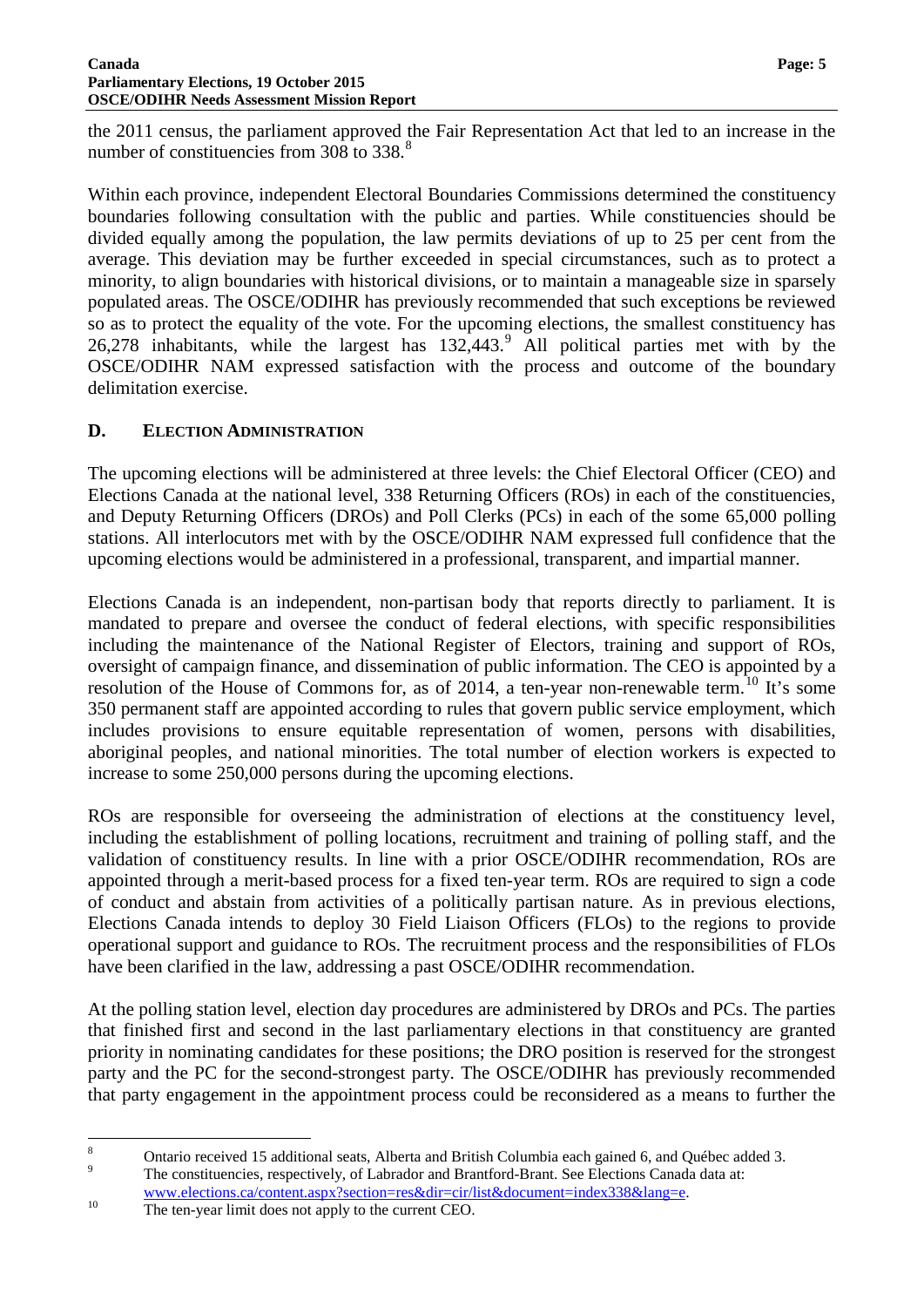#### **Canada Page: 6 Parliamentary Elections, 19 October 2015 OSCE/ODIHR Needs Assessment Mission Report**

independence of the election administration. No OSCE/ODIHR NAM interlocutors raised concerns about this procedure, with several noting that it helped ensure adequate staffing on election day.

Elections Canada undertakes a number of strategic, monitoring and evaluation reports to strengthen internal procedures, risk management, and reporting practices. Following the 2014 reforms, electoral contestants may request Elections Canada to provide written opinions, guidelines and interpretation notes.<sup>[11](#page-7-1)</sup> All relevant election-related information is available on its website. Basic voter information is provided by Elections Canada, including initiatives in over 40 languages to inform aboriginal and minority groups. However, the 2014 reforms removed the CEO's power to transmit messages that explicitly encourage voter turnout. Many OSCE/ODIHR NAM interlocutors expressed concern at this change, especially in light of a general decline in voter participation.

Voters can cast their vote in four ways: in-person at polling stations on election day; in-person at special locations in a four-day period in advance of election day; in-person at any Elections Canada office across the country during the full election period; or by mail from within or outside the country. A number of tools and services to assist voters with disabilities are provided, including tactile and Braille voting templates, large-print documents, and sign-language interpretation. ROs are also tasked to establish polling stations that guarantee level access and, in cases where a voter cannot leave their home, mobile voting may be provided.<sup>[12](#page-7-2)</sup>

#### <span id="page-7-0"></span>**E. VOTER REGISTRATION AND IDENTIFICATION**

Citizens aged 18 years or older by election day are entitled to vote. There are no restrictions based on disability or criminal conviction. In 2002, the Supreme Court ruled that limits on prisoner voting rights were unconstitutional.<sup>[13](#page-7-3)</sup> Although such restrictions remain in the Elections Act, the CEO has since exercised special powers to allow these people to vote and will do so again for the upcoming elections. In 2014, the Ontario Superior Court ruled that the withdrawal of voting rights from citizens who have lived abroad for five years or more was unconstitutional.<sup>[14](#page-7-4)</sup> As a result, an estimated 1.4 million Canadians living abroad are now eligible to vote in the upcoming elections. The government's request for a stay of the judgment was rejected by the Ontario Court of Appeal on 23 June 2014, but the case remains under appeal.

Voter registration is essentially passive and voter lists are extracted from the permanent National Register of Electors, as maintained by Elections Canada. The register includes all eligible voters and is continually updated using federal, provincial and territorial data sources. Voters may register and update their details online or by mail, as well as with their local Elections Canada office once elections are called, or at their polling station on advance or election voting days. Voters may opt out of the register and can be registered at the time of voting upon proof of identity and residence. Extracts of the voter lists (excluding gender and date-of-birth) are shared with candidates and parties, who may use the information only for electoral purposes. Approximately 25 million citizens are registered to vote. No concerns were expressed to the OSCE/ODIHR NAM regarding the inclusiveness of voter registration or the accuracy of voter lists.

Proposed amendments to the Elections Act that are currently under parliamentary review would enable Elections Canada to use data provided by the Minister of Citizenship and Immigration to delete non-citizens from the register. In addition, non-resident citizens would be required to actively

<span id="page-7-2"></span>Human Rights Tribunal (T1373/10308).<br> *Sauvé v. Canada (Chief Electoral Officer)*, 2002, Supreme Court (27677).<br> *Frank et al. v. AG Canada*, 2014, Ontario Superior Court (CV-12-453976).

<span id="page-7-1"></span><sup>&</sup>lt;sup>11</sup> Opinions are binding on Elections Canada. Guidelines and interpretation notes are for information purposes.<br>Many of these developments were in response to the judgment of *Hughes v. Elections Canada*, 2010, Canadian

<span id="page-7-3"></span>

<span id="page-7-4"></span>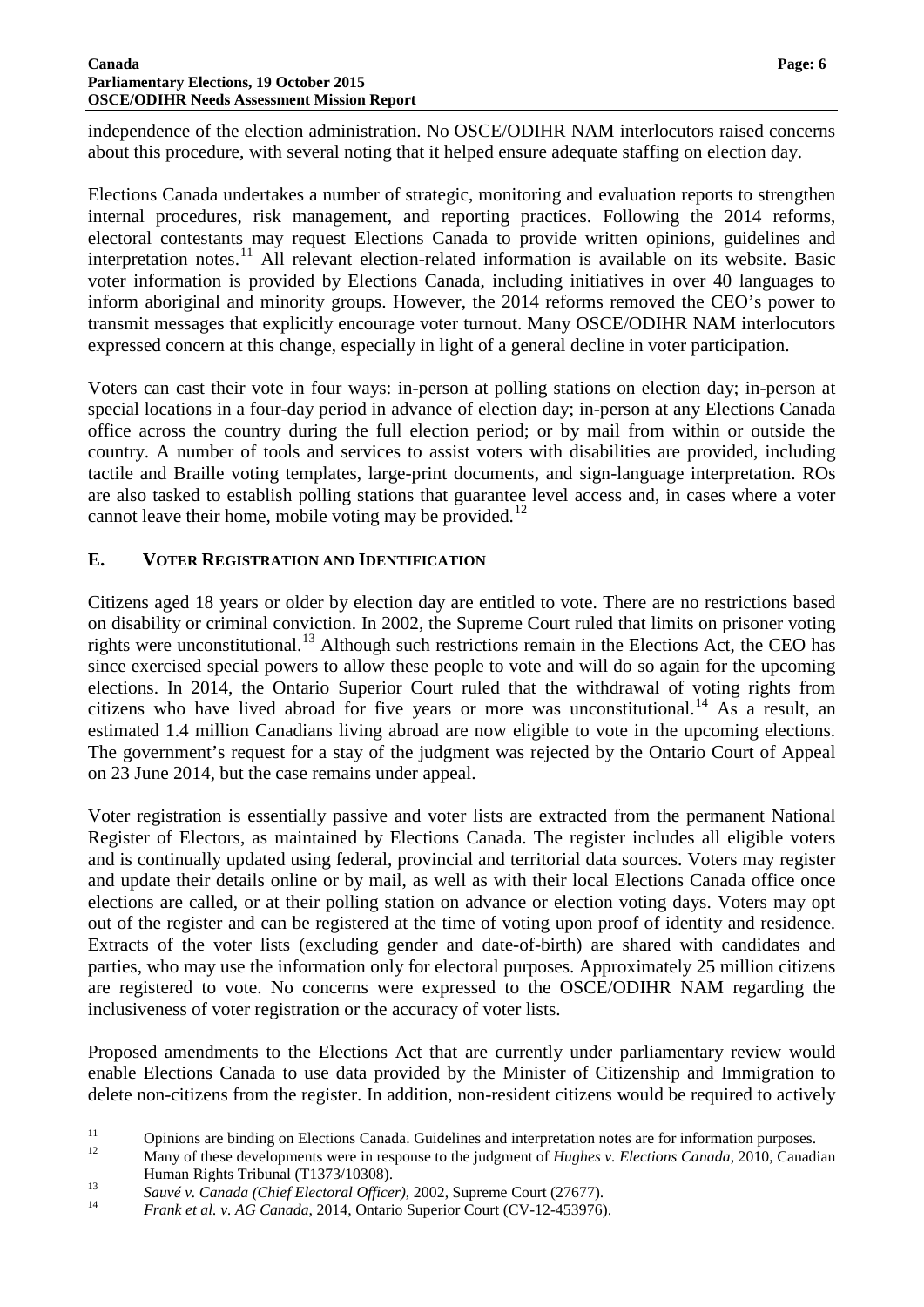#### **Canada Page: 7 Parliamentary Elections, 19 October 2015 OSCE/ODIHR Needs Assessment Mission Report**

register for each election according to specific identification rules. Elections Canada and other OSCE/ODIHR NAM interlocutors stated that these new rules may make it more burdensome for citizens abroad to vote and to return their ballots in time.

Stricter voter identification rules were introduced in 2014. Voters are now required to present either: one government-issued identification document (ID) that includes the voter's name, address and photo; two pieces of ID with both, including the name and at least one with the address; or two pieces of ID that include only the name, provided that the voter signs a written oath confirming their address and that another registered and identified voter from the same polling division attests to that address. Although voter information cards were previously authorized as part of a pilot project on a limited basis, they are no longer allowed as a valid ID.

Political parties expressed contrasting views on the new identification rules. While some regarded it as a means to protect electoral integrity, others believe it will disenfranchise voters, particularly aboriginal, student, elderly, and low-income voters who are less likely to possess the required ID or be aware of the new rules. Elections Canada also noted that what constitutes a valid ID lacks legal clarity and may lead to confusion and procedural errors among election officials and voters.

## <span id="page-8-0"></span>**F. CANDIDATE REGISTRATION**

Citizens with the right to vote can stand for election, except those serving a prison sentence, those convicted of electoral fraud, and those who stood in previous elections but failed to submit campaign finance reports. The Elections Act lists categories of officials who must resign from their position prior to registering as a candidate. A candidate may stand in only one constituency but does not have to be registered to vote in that constituency. Candidates can be nominated by political parties or by groups of voters. Seventeen parties are currently registered at the federal level.

Candidate nominations should be submitted at least 21 days before election day to the corresponding RO. Prospective candidates must submit the names, addresses and signatures of at least 100 voters from their constituency (50 in sparsely populated constituencies) as well as a deposit of CAD  $1,000$ .<sup>[15](#page-8-2)</sup> The deposit is returned if the candidate submits the required campaign finance reports. Voters may support multiple contestants.

While there are no legal requirements to promote women candidates, all political parties met with by the OSCE/ODIHR NAM noted internal policies to ensure diversity in their candidates. The UN Committee on the Elimination of Discrimination against Women (CEDAW) has expressed regret that no temporary special measures are in place to encourage women's participation in politics.<sup>[16](#page-8-3)</sup>

# <span id="page-8-1"></span>**G. ELECTION CAMPAIGN**

The official campaign period begins with the dissolution of parliament. The Elections Act provides that the campaign must last at least 36 days, although in recent elections it has lasted longer, sometimes up to 55 days. The campaign is expected to focus on issues related to the economy, employment, social welfare, and the environment.

The Elections Act provides candidates with broad rights to conduct public meetings, door-to-door canvassing, and election advertising. Recent amendments empower the Canadian Radio-Television and Telecommunications Commission (CRTC) to monitor voter contact calling services, as a means

<span id="page-8-3"></span><span id="page-8-2"></span><sup>&</sup>lt;sup>15</sup> EUR 1 is approximately CAD 1.35 (Canadian Dollar).<br><sup>16</sup> See, CEDAW "Concluding Observations on Canada" (7 November 2008), CEDAW/C/CAN/CO/7.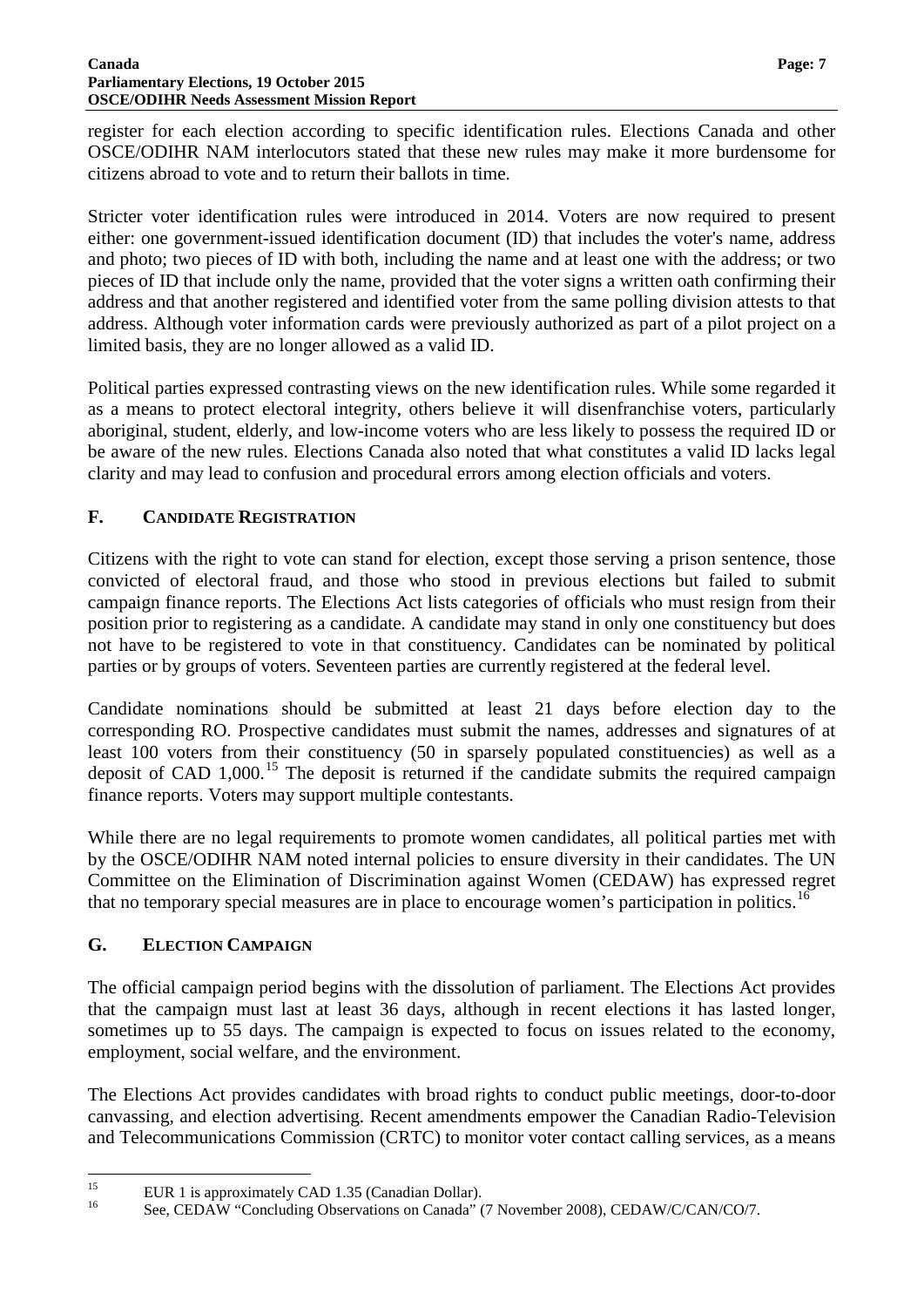to safeguard against potential voter misinformation. Political parties informed the OSCE/ODIHR NAM that they intend to convey their campaign messages to voters via political discussion in traditional and social media, televised debates, and advertisements, as well as through small meetings and canvassing. No interlocutors raised concerns about the ability to campaign freely.

#### <span id="page-9-0"></span>**H. CAMPAIGN FINANCE**

Campaign finance is primarily regulated by the Elections Act, which provides for public and private financing. Amendments in 2007 and 2014 adjusted contribution limits, enhanced reporting requirements, introduced rules on loans, imposed additional regulation to third parties, and addressed ambiguities in the law. OSCE/ODIHR NAM interlocutors generally considered the campaign finance system to be comprehensive and fair.

Candidates and parties are entitled to public reimbursement of campaign expenses based on votes received, provided campaign finance rules are complied with.<sup>[17](#page-9-2)</sup> Candidates are entitled to up to 60 per cent of the district expenditure limit and parties are entitled to up to 50 per cent of their paid campaign expenses. There are no financial incentives to promote gender equality within parties.

Citizens and permanent residents may contribute up to different amounts to various political entities annually and per contest.<sup>[18](#page-9-3)</sup> This may take the form of money, goods, or services. Income tax credits of up to CAD 650 are provided as an incentive to encourage individual donations. Contributions are not permitted from corporations, trade unions or foreign sources. Anonymous donations are allowed up to CAD 20. Expenditure limits are imposed on parties and candidates, with the amount determined, respectively, according to the number of constituencies contested and the number of registered voters per constituency.

Elections Canada are authorized to monitor and enforce campaign finance rules. Recent reforms established an Advisory Committee of Political Parties to enhance guidance and compliance. In addition to quarterly and annual reports, parties are obliged to submit an audited compliance report on campaign expenses within six months of election day. Candidates and third parties are required to submit reports within four months; there is no obligation to report on spending before election day.<sup>[19](#page-9-4)</sup> Sanctions for breaching campaign finance rules include withholding public finance, fines, and imprisonment upon the judgement of a court.

#### <span id="page-9-1"></span>**I. MEDIA**

The media landscape is pluralistic and structured primarily along linguistic lines. There are some 250 television stations, nearly 1,200 radio stations, and a diverse and vibrant daily press. The public broadcaster, Canadian Broadcasting Corporation (CBC), operates in English and French and runs two national television channels and four radio networks. The Internet is increasingly used as a source of political and campaign information, particularly social media. Although some concerns were noted about increasing concentration of media ownership, all OSCE/ODIHR NAM interlocutors expressed overall confidence in the CBC's impartiality, as well as satisfaction with media access and coverage during elections.

<span id="page-9-2"></span><sup>&</sup>lt;sup>17</sup> To qualify a candidate must receive at least 10 per cent of the vote in their district. A party must receive at

<span id="page-9-3"></span>least two per cent of the national vote or five per cent in the districts where they endorsed candidates.<br><sup>18</sup> This includes, CAD 1,500 to each of: a registered political party; a local party association, nomination contestants, or party-endorsed candidate; an independent candidate; and a party leadership contest. In addition, candidates may contribute up to CAD 5,000 to their own campaign funds.

<span id="page-9-4"></span><sup>&</sup>lt;sup>19</sup> Third parties are required to submit a report only if more than CAD 500 in expenses is incurred.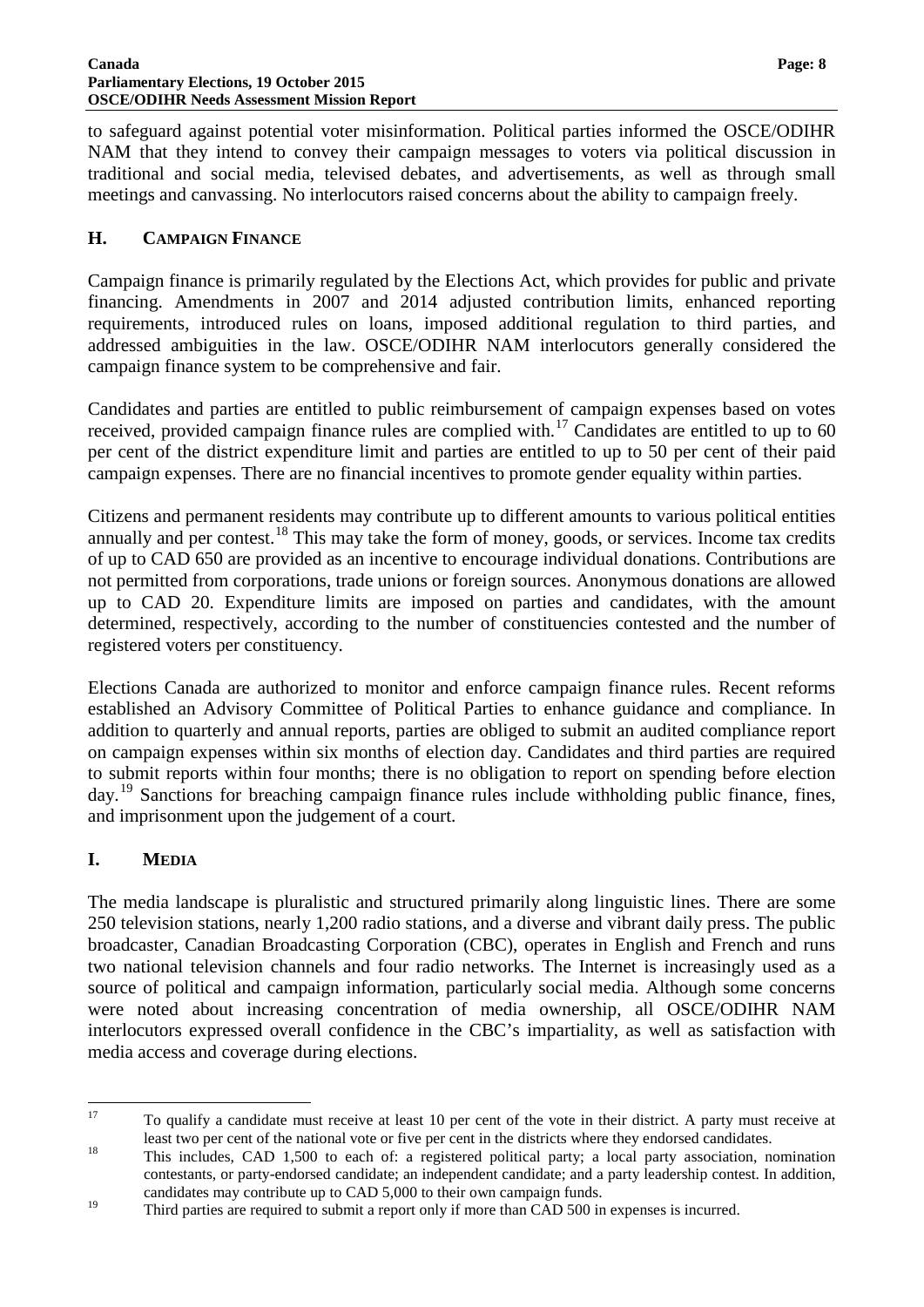#### **Canada Page: 9 Parliamentary Elections, 19 October 2015 OSCE/ODIHR Needs Assessment Mission Report**

The Constitution guarantees freedom of expression and the press. However, criminal defamation remains on the books, punishable up to five years in prison, although no case has been prosecuted in over 20 years. During elections, the rules applying to media are outlined in the Elections Act, the Broadcasting Act, and regulations of the CRTC. The CEO appoints a Broadcasting Arbitrator, in consultation with parliamentary parties, to resolve disputes between electoral contestants and broadcasters during the campaign. Print media and the internet are not bound by any statutory requirements.

Broadcasters are required to cover the campaign in their news programmes and to inform their audiences about the main issues and positions of all electoral contestants in a reasonable manner. Paid and free airtime is allocated to parties according to a formula set out in the Elections Act and elaborated upon by guidelines issued by the Broadcasting Arbitrator.

Airtime is distributed in an equitable manner,<sup>[20](#page-10-1)</sup> while all parties have the right to purchase additional airtime at the lowest equivalent prices. Broadcasters may air advertisements by third parties, but are not obliged to do so. All airtime must include clear identification of the sponsoring party. Broadcasters can refuse to air messages that include obscene content or are likely to encourage hatred or contempt of certain social groups.

A range of debates among party leaders are envisaged across broadcast media, in English and French. Broadcasters are free to decide the participants and format of the debates. The OSCE/ODIHR previously recommended that clear criteria for participating in debates be considered. Election-related broadcasts from outside of Canada are prohibited.

#### <span id="page-10-0"></span>**J. COMPLAINTS AND APPEALS**

Enforcement of the Elections Act is carried out by the Commissioner of Canada Elections. Following the 2014 amendments, the Office of the Commissioner was transferred from Elections Canada to the Office of the Director of Public Prosecutions. The Commissioner is appointed for a non-renewable seven-year term, is mandated to conduct investigations independent of the Director of Public Prosecutions, and is supported by a 24-person staff. While specific provisions exist in the revised law to ensure that the Commissioner and CEO are able to continue to freely share information, some OSCE/ODIHR NAM interlocutors expressed reservations in the change in structure.

Anyone may submit a complaint to the Commissioner and all complaints are reviewed to determine whether there is a basis to conduct an investigation. The Commissioner may also launch an investigation on his/her own initiative. A range of tools are available to ensure compliance, including caution letters, voluntary compliance agreements, and court injunctions. In case of a serious offence, the Commissioner may refer the matter to the Director of Public Prosecutions, who decides whether to initiate a prosecution through the courts.

Sections 480 to 499 of the Elections Act list electoral offences, which are mostly centred around illegal attempts to influence voters on or close to election day, as well as campaign finance infringements. Recent amendments also added the offences of impersonating an election official, obstructing investigations of the Commissioner, illegal registration on voter lists, and failure to comply with rules governing voter contact calling services. If found guilty, a court may impose fines, a period of impirsonment, or both. The 2014 amendments increased the amount of financial

<span id="page-10-1"></span>

<sup>&</sup>lt;sup>20</sup> Free and paid airtime is divided among registered parties in accordance with their share of House seats and their share of the popular vote in the last parliamentary elections. New parties are entitled to free airtime.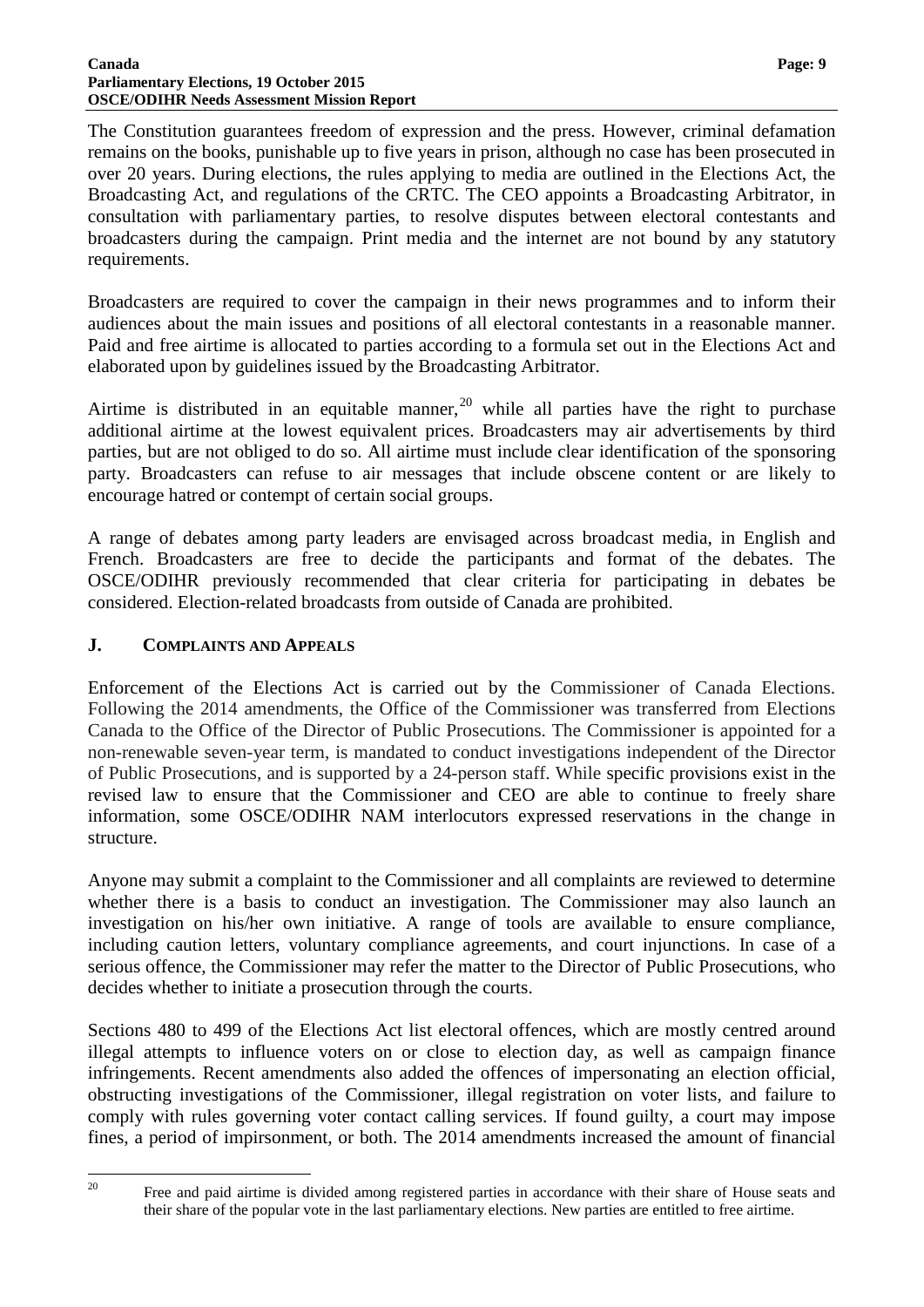penalties. For the more serious offences, it raises the maximum fine from CAD 5,000 to CAD 50,000, with intentional campaign finance infringements subject to fines of CAD 100,000.

The Supreme Court is the final court of appeal and may review any case where a question of public importance is involved or if there is an important issue of law. Most cases are heard by a panel of seven or nine judges and are decided by a majority. Candidates and voters may challenge election results at a competent court and appeals may be lodged with the Supreme Court within eight days. The Supreme Court is required to hear such cases without delay.

#### <span id="page-11-0"></span>**IV. CONCLUSIONS AND RECOMMENDATION**

All OSCE/ODIHR NAM interlocutors expressed high confidence in the election administration and their ability to organize elections professionally and transparently. Although several previous OSCE/ODIHR recommendations have been addressed, most interlocutors stated that they would welcome a potential OSCE/ODIHR observation activity for these elections, recognising that further improvements could be made to the electoral process and that an external assessment may contribute to this.

In particular, this concerns the implementation of a recently revised legal framework and the concomitant impact on voter registration and identification, election administration responsibilities, campaign finance, complaints and appeals, and the participation of women, aboriginal groups, national minorities and persons with disabilities. On this basis, the OSCE/ODIHR NAM recommends the deployment of an Election Assessment Mission for the upcoming 19 October parliamentary elections.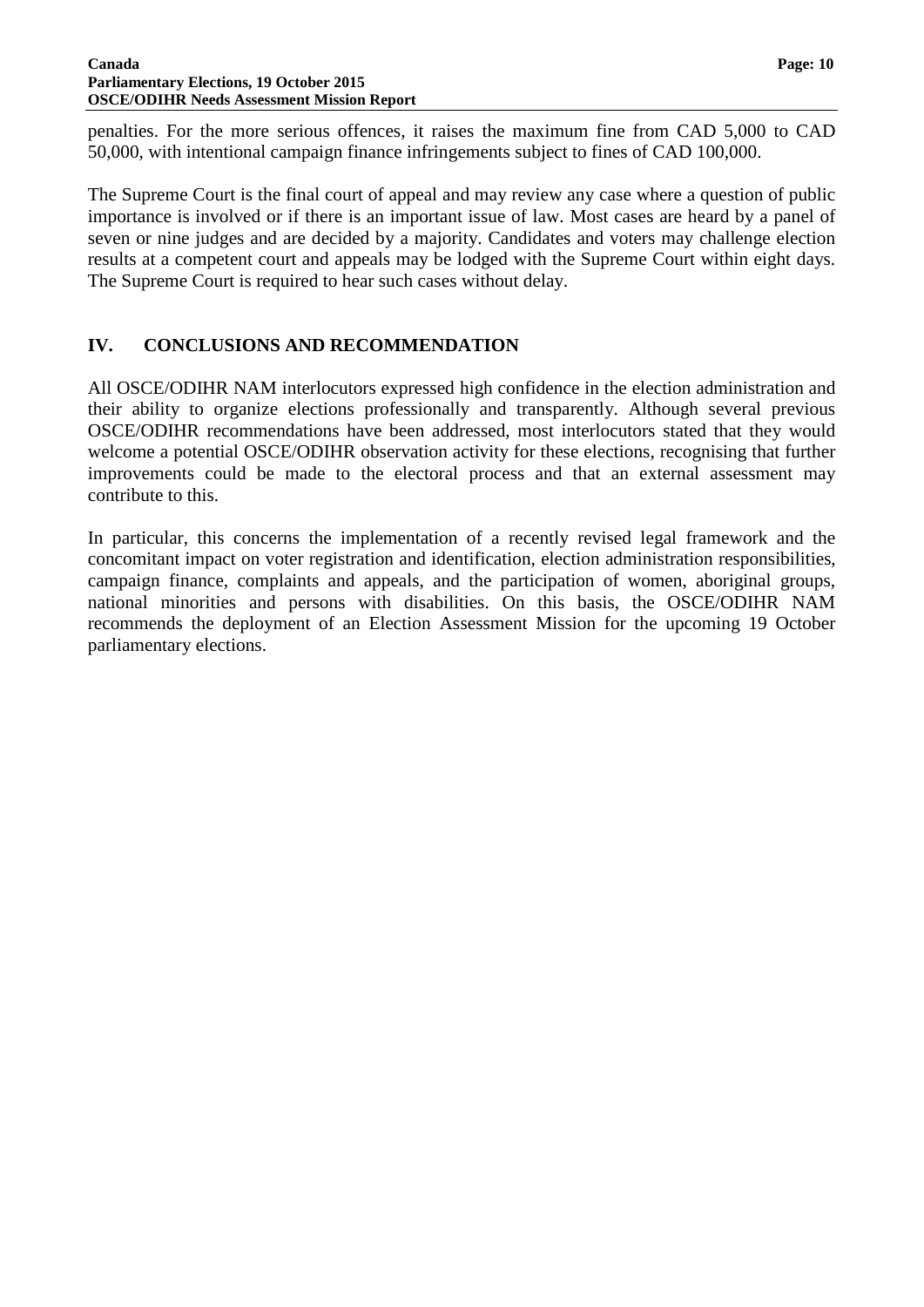#### <span id="page-12-0"></span>**ANNEX: LIST OF MEETINGS**

#### **Department of Foreign Affairs, Trade and Development**

Jennifer May, Director, Defence and Security Relations Division Lydia Shemeluck, Junior Policy Analyst, Defence and Security Relations Division Carly Volkes, Head, International Election Observation, Stabilization and Reconstruction Asfia Tareen, Program Officer, International Election Observation, Stabilization and Reconstruction

#### **Privy Council Office**

Natasha Kim, Director, Democratic Reform

#### **Office of the Minister of Employment and Social Development and Democratic Reform**

George Rae, Director of Policy

#### **Elections Canada: Office of the Chief Electoral Officer**

Marc Mayrand, Chief Electoral Officer Michel Roussel, Deputy Chief Electoral Officer, Electoral Events Stéphane Perreault, Deputy Chief Electoral Officer, Regulatory Affairs Belaineh Deguéfé, Deputy Chief Electoral Officer, Integrated Services, Policy and Public Affairs Vivian Cousineau, Chief of Staff Karine Morin, Senior Advisor, International, Provincial and Territorial Relations Madeline Dupuis, Policy Analyst, International, Provincial and Territorial Relations

#### **Office of the Commissioner of Canada Elections**

Yves Côté, Commissioner Marc Chénier, General Counsel and Senior Director Eric Ferron, Senior Director of Investigations

#### **Elections Canada: Broadcasting Arbitrator**

Peter Grant, Broadcasting Arbitrator

#### **Canadian Radio-Television and Telecommunications Commission**

Nanao Kachi, Director, Social and Consumer Policy Emilia de Somma, Legal Counsel Rachelle Frenette, Legal Counsel Kelly-Anne Smith, Legal Counsel Michael Mangulabnan, Senior Advisor, Voter Contact Registry Soniya Mukhedkar, Analyst, Strategic Policy and International Affairs Michel Saumier, Manager, Telecommunications Enforcement

#### **Supreme Court**

David Power, Deputy Registrar

#### **Political Parties**

Louis Plamondon, MP, Bloc Québécois Dustin Van Vugt, Executive Director, Conservative Party Simon Thompson, Chief Operating Officer, Conservative Party Craig Cantin, Deputy Executive Director, Green Party Rebecca Harrison, Political Campaign Director, Green Party Nick Carter, Electoral District Association Support Administrator, Green Party Jeremy Broadhurst, National Director, Liberal Party